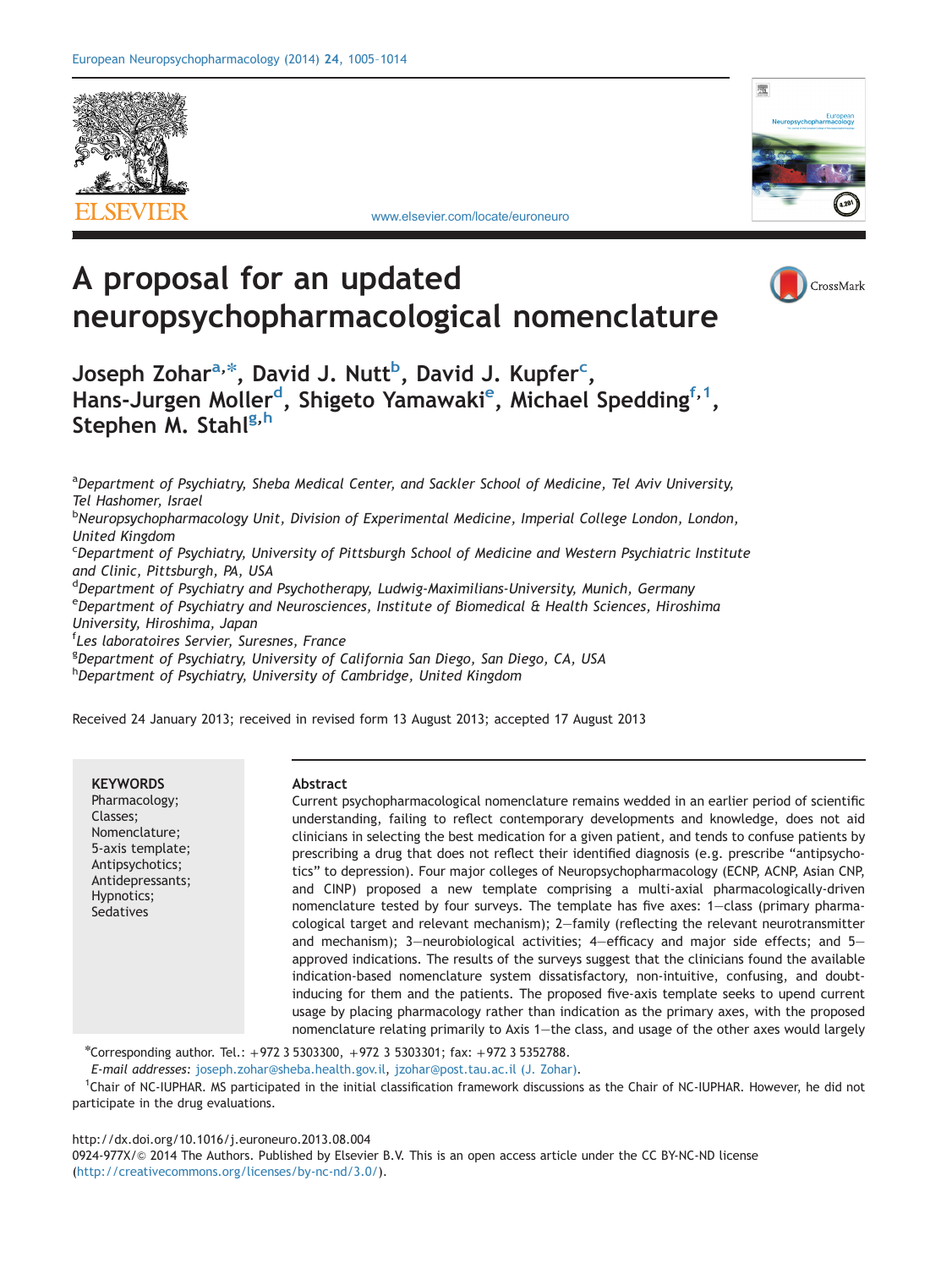depend upon the extent to which the clinician seeks to deepen the scientific and clinical base of his involvement. A significant proportion of the participants in the four surveys were in favour of the proposed system, a similar number wanted to consider the idea further, and only a small proportion (8.6%) were against it. The proposed five-axis pharmacology based nomenclature template is a system which might refresh and reflect the current scientific concepts of neuropsychopharmacology.

& 2014 The Authors. Published by Elsevier B.V. This is an open access article under the CC BY-NC-ND license (http://creativecommons.org/licenses/by-nc-nd/3.0/).

# 1. Introduction

Ideally, pharmacological nomenclature should embody contemporary scientific knowledge, help the clinician in making an informed decision, and enhance patient adherence to the treatment plan. Unfortunately, current psychiatric drug classification (Figure 1) fails to serve any of these purposes. First, it does not reflect the advances in our knowledge. Thus, for example, the terms "antidepressant" and "antipsychotic" were coined in the early 1950s in line with their clinical use during that period—long before the relevant neuroscience information was understood. The anachronistic "antipsychotic" was even extended to "second generation antipsychotics"—a term that, despite its potential marketing appeal, has no relation to current neuropsychological knowledge either of the psychotropic's relevant modes of action or its potential clinical efficacy.

The class to which a drug belongs reflects neither its relevant neurotransmitter nor its mechanism of action and consequently does not guide the clinician as to the full spectrum of disorders it can be used to treat. The nomenclature employed by our colleagues in hypertension, in contrast, identifies the drug's principal mode of action (see [Table 1\)](#page-2-0), thus guiding them towards a combination of medications that address different mechanisms when seeking to augment the response to the treatment.

Finally, the current nomenclature is also confusing to the patients, as some of the "antipsychotics" are used to treat both depression (e.g., quetiapine, olanzapine, etc.) [\(Bauer et al.,](#page-9-0) [2009](#page-9-0); [Thase et al., 2007](#page-9-0); [Berman et al., 2007\)](#page-9-0) and anxiety disorders (e.g., olanzapine and quetiapine) [\(Komossa et al.,](#page-9-0) [2010](#page-9-0); [Zohar and Allgulander, 2011\)](#page-9-0), thus liable to cause patients to become confused: "Why I am being prescribed an 'antipsychotic' when I am suffering from depression or anxiety". "Is my situation that bad, Doctor? Am I in danger of becoming psychotic?" Under such circumstances, it is not difficult to understand that adherence to the course of medication prescribed may be seriously compromised.

The term "antidepressant" fares little better. Many antidepressants are also employed as "anti-anxiety" medications when the patient is not depressed ([Zohar et al., 1987](#page-9-0)). This is again likely to be confusing and/or worrisome for the patient: "Why am I given antidepressants if I am not depressed?"

The present contributors also contend that, just as updates are constantly sought with respect to diagnosis (DSM III, IV, 5, ICD 9, 10, 11, etc.), similar adjustments to pharmacology nomenclature should be sought.



Figure 1 Current antidepressant nomenclature under the WHO system.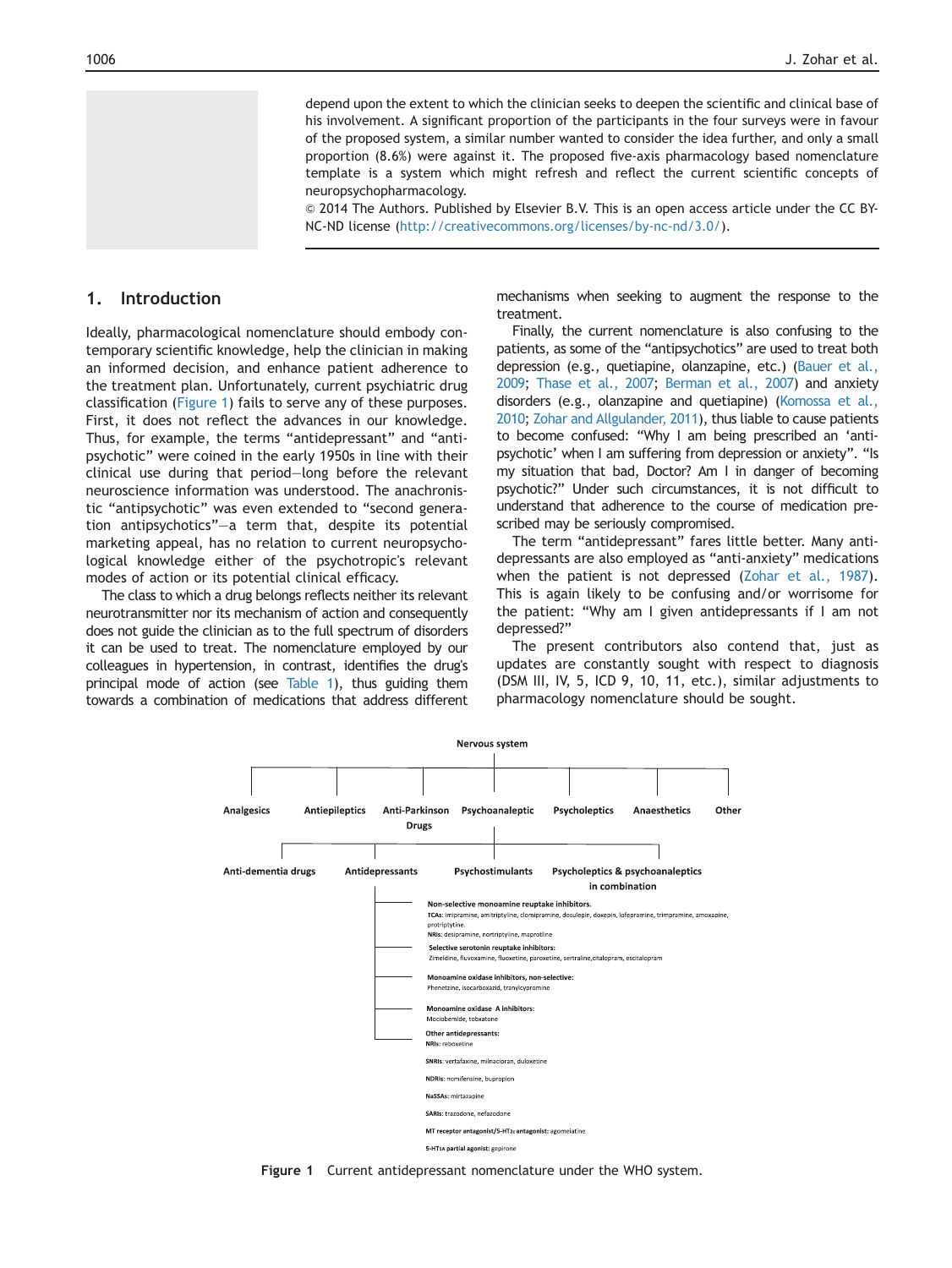<span id="page-2-0"></span>

|               |  | <b>Table 1</b> Classes of medication in the treatment of |  |  |
|---------------|--|----------------------------------------------------------|--|--|
| hypertension. |  |                                                          |  |  |

| Class name                                            | <b>General characteristics</b>                                                                                                                         |  |
|-------------------------------------------------------|--------------------------------------------------------------------------------------------------------------------------------------------------------|--|
| Diuretics                                             | Reduce excess sodium and<br>water, thereby controlling<br>blood pressure.                                                                              |  |
| Beta-blockers                                         | Reduce heart rate and heart<br>workload, and its blood output.                                                                                         |  |
| ACE (angiotensin-<br>converting enzyme)<br>inhibitors | Reduce production of<br>angiotensin, thereby<br>facilitating the relaxation and<br>dilation of blood vessels, in turn<br>lowering blood pressure.      |  |
| Angiotensin II receptor<br><b>blockers</b>            | Block the effects of<br>angiotensin, a peptide hormone<br>that stimulates arterial<br>constriction.                                                    |  |
| Calcium channel<br>blockers                           | Prevents calcium from entering<br>the smooth muscle cells of the<br>heart and arteries, thereby<br>relaxing and dilating<br>constricted blood vessels. |  |
| Alpha blockers                                        | Reduce resistance of the<br>arteries, thus relaxing the<br>muscle tone of the vascular<br>walls.                                                       |  |
| Alpha-2 receptor<br>agonists                          | Decrease activity of the<br>sympathetic (adrenaline-<br>producing) region of the<br>involuntary nervous system.                                        |  |
| Central agonists                                      | Help decrease constriction of<br>blood vessels.                                                                                                        |  |
| Peripheral adrenergic<br>inhibitors                   | Reduce blood pressure by<br>blocking neurotransmitter<br>receptors in the brain.                                                                       |  |
| Blood vessel dilators/<br>vasodilators                | Cause the muscles in the walls<br>of the blood vessels (especially<br>the arterioles) to relax,<br>allowing the vessel to dilate.                      |  |

In December 2008, four major organizations with a direct psychiatric pharmacological brief—the European College of Neuropsychopharmacology (ECNP), the American College of Neuropsychopharmacology (ACNP), the Collegium Internationale de Neuropsychopharmacologie (CINP), and the Asian College of Neuropsychopharmacology (AsCNP)—determined that the time had come to meet the nomenclature challenge. In collaboration with the International Union of Basic and Clinical Pharmacology (IUPHAR), they established a taskforce with the mission of updating and formulating pharmacological nomenclature relevant to brain disorders. Although the goal was to produce a template according to which existing compounds could be reclassified and new compounds introduced, it was acknowledged that, in the case of novel medications, the formation of a new class might be justified. A multi-axial, pharmacologically-driven nomenclature was subsequently developed, with regard to which four field tests were conducted. The following section presents the multiaxial template and the results of the field tests.

#### 2. Experimental procedures

#### 2.1. Developing the multi-axial template

Following a series of meetings between representatives of the four organizations (JZ and DJN for ECNP; DJK for ACNP; SMS and HJM for CINP; SY for AsCNP; and MS for IUPHAR) and consultation with colleagues and pharmaceutical company representatives, the following multi-axial template was developed [\(Table 2](#page-3-0)).

Axis 1 identifies the primary pharmacological target and the mechanism. Axis 2 lists its family, reflecting the primary neurotransmitter and relevant mechanism. Axis 3 relates to the drug's known neurobiological activities, including its neurotransmitter effects, brain circuits, and physiological effects (in both humans and animals). Axis 4 details the clinical observations, including the drug's major known efficacy and side effects. Axis 5 includes only current approved indications. Additionally, as an end-note of some tables (when appropriate) another feature coined "Committee Note" will be added. The Committee Note will include information about potential new indication and other 'clinical pearls'.

### 2.2. Testing the multi-axial template

Four field tests designed to examine the potential acceptance and efficacy of the proposed system were conducted. The first was carried out in September 2011 in Paris at the annual ECNP meeting. This trial included 371 respondents: 286 (77%) psychiatrists, 22 (6%) brain researchers, 19 (5%) pharmacologists, 7 (2%) psychologists, and 41 (11%) "other". Responses were obtained via feedback from a keypad system that allowed each of the 371 participants to express his/her opinion anonymously, free of group or peer pressure.

The second survey was conducted in Prague at the annual EPA meeting (March 2012). On this occasion there were 80 respondents, including 59 (74.2%) psychiatrists, 7 (9.1%) brain researchers, 2 (3%) psychologists/neurologists, and 11 (13.6%) "other". Here, too, responses were obtained via feedback using a keypad system.

The third survey was conducted in February 2012 via an internet questionnaire and included 455 participants: 252 (55.4%) psychiatrists, 24 (5.3%) psychologists, 8 (1.8%) pharmacologists, 3 (0.7%) neurologists, 2 (0.4%) brain researchers, and 166 (36.5%) "other".

The fourth survey was conducted in October 2012 at the ECNP's Twenty-Fifth Annual Congress in Vienna. 326 delegates participated, of whom 245 (75.1%) were psychiatrists, 22 (6.7%) brain researchers, 6 (1.8%) psychologists, 2 (0.6%) neurologists, and 32 (9.8%) "other".

The surveys conducted at the three Congresses (ECNP Paris and Vienna and EPA in Prague) were based on questions asked during a session dedicated to the nomenclature initiative. For the fourth survey, US practitioners were directed via one of the author's (SMS) website to an e-survey site, where they were asked to respond to the questions presented in the same order as at the Congresses. In total, responses were received from 1232 participants: 842 (68%) psychiatrists, 53 (4.3%) brain researchers, 45 (3.7%) pharmacologists, 37 (3%) psychologists, 7 (0.6%) neurologists, and 250 (20.3%) "other".

The questions asked are presented in [Table 3](#page-3-0) and relate to four areas:

- 1) Relevant characteristics (Questions 1–2).
- 2) Current practice and knowledge (Questions 3–6).
- 3) Feedback regarding nomenclature dilemmas (Questions 11–17).
- 4) Response to the proposed nomenclature following the proposal of the multi-axial concepts (Questions 18–22).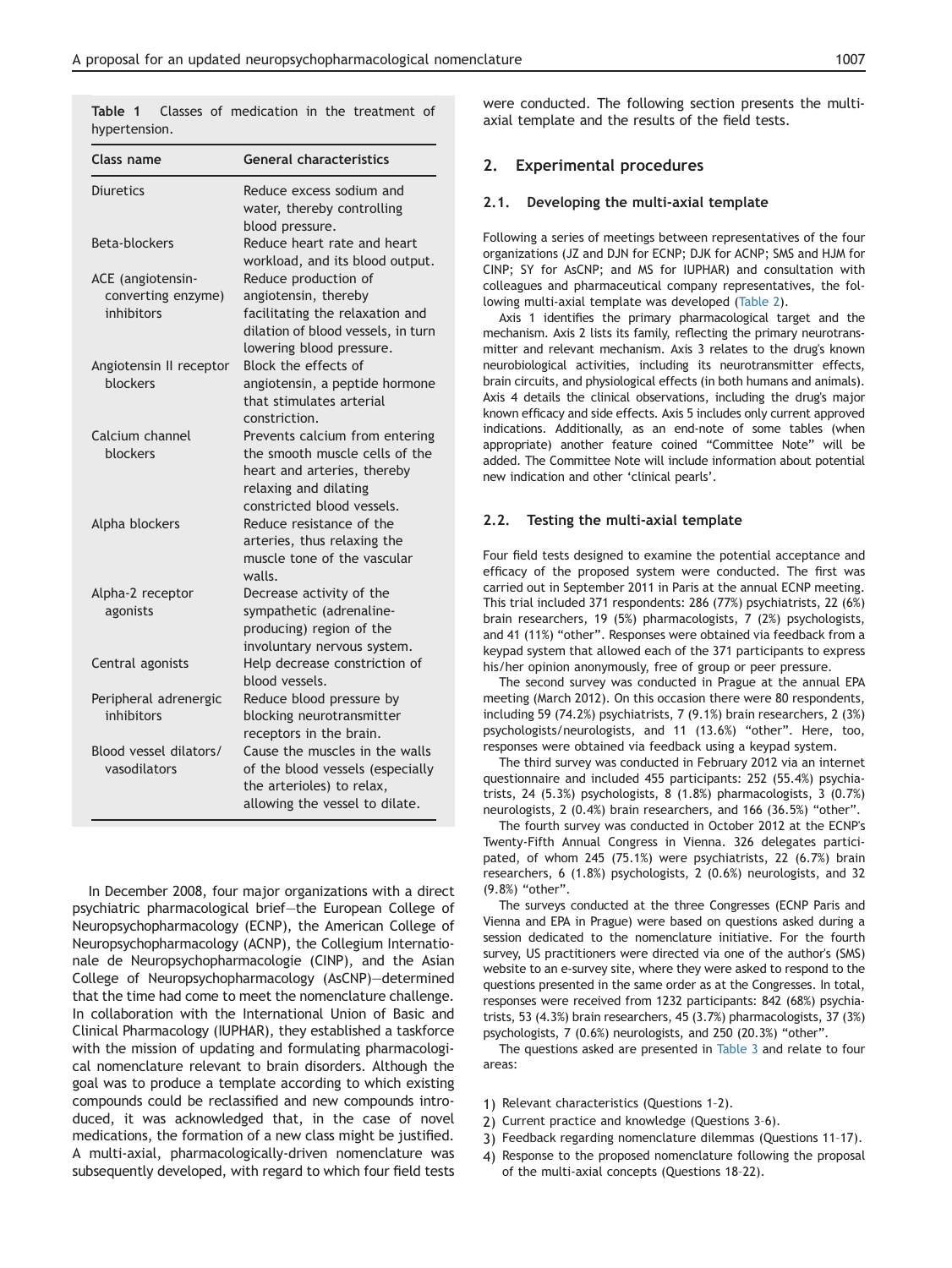<span id="page-3-0"></span>

| Table 2 | Proposed template for a multi-axial psychopharmacological nomenclature. |  |  |  |
|---------|-------------------------------------------------------------------------|--|--|--|
| Axis 1  | Class (primary pharmacological target)<br>Relevant mechanism            |  |  |  |
| Axis 2  | Family (primary neurotransmitter(s) and relevant mechanism)             |  |  |  |
| Axis 3  | Neurobiological activities                                              |  |  |  |
|         | Animal<br>Human                                                         |  |  |  |
|         | Neurotransmitter effects                                                |  |  |  |
|         | <b>Brain circuits</b>                                                   |  |  |  |
|         | Physiological                                                           |  |  |  |
| Axis 4  | Efficacy and major side effects                                         |  |  |  |
| Axis 5  | <b>Indications</b>                                                      |  |  |  |

Committee Note:

|  |  |  |  | Table 3 Questions used in the field tests of the proposed multi-axial nomenclature template. |
|--|--|--|--|----------------------------------------------------------------------------------------------|
|--|--|--|--|----------------------------------------------------------------------------------------------|

| Question                                                                                                                                                                                                                      | Response options                                                                                                                                                                                                                                                                                              |
|-------------------------------------------------------------------------------------------------------------------------------------------------------------------------------------------------------------------------------|---------------------------------------------------------------------------------------------------------------------------------------------------------------------------------------------------------------------------------------------------------------------------------------------------------------|
| 1 How many patients do you see yearly?                                                                                                                                                                                        | - More than 10<br>- Less than 10                                                                                                                                                                                                                                                                              |
| 2 Are you a                                                                                                                                                                                                                   | - I don't see any patients<br>- Psychiatrist<br>- Neurologist<br>- Psychologist<br>- Brain researcher<br>- Other                                                                                                                                                                                              |
| 3 Have you heard of WHO categories of drug classes?                                                                                                                                                                           | - Yes<br>$-$ No                                                                                                                                                                                                                                                                                               |
| 4 What class are antidepressants listed as in WHO system?                                                                                                                                                                     | - Analeptic<br>- Antidepressant<br>- Psychoanaleptic<br>- Psychostimulant<br>- Thymoleptic                                                                                                                                                                                                                    |
| 5 Does the current classification of antidepressant drugs into<br>SSRIs, SNRIs etc. affect your prescribing practice? Do you<br>consider the different classes to have significant and so clinically<br>relevant differences? | - Yes<br>$-$ No<br>- Don't know                                                                                                                                                                                                                                                                               |
| 6 Which factor do you think of first when you are deciding which<br>antidepressant to use?                                                                                                                                    | - Pharmacology<br>- Pharmacokinetics<br>- Cost<br>- Adverse effects                                                                                                                                                                                                                                           |
| 7 If SSRI=Selective serotonin reuptake inhibitor, what should SNRI<br>mean?                                                                                                                                                   | - Selective noradrenaline reuptake inhibitor<br>- Serotonin non-selective reuptake inhibitor<br>- Serotonin noradrenaline reuptake inhibitor                                                                                                                                                                  |
| 8 NaSSAs are                                                                                                                                                                                                                  | - Noradrenaline and serotonin receptor antagonists<br>- Noradrenaline antihistamine and serotonin selective<br>antagonists<br>- Noradrenaline and selective serotonin receptor<br>antagonists<br>- Noradrenaline and serotonin specific antidepressant<br>- Noradrenaline and selective serotonin antagonists |
| 9 What is psycholeptic?                                                                                                                                                                                                       | - Title of the latest song from Lady Gaga<br>- The official term for an antipsychotic by FDA<br>- The official term for an antipsychotic by WHO<br>- The official term for an antipsychotic by FDA<br>and WHO                                                                                                 |
| 10 Which organisations adopt each other's terminology for<br>antipsychotics?                                                                                                                                                  | - WHO<br>- APA                                                                                                                                                                                                                                                                                                |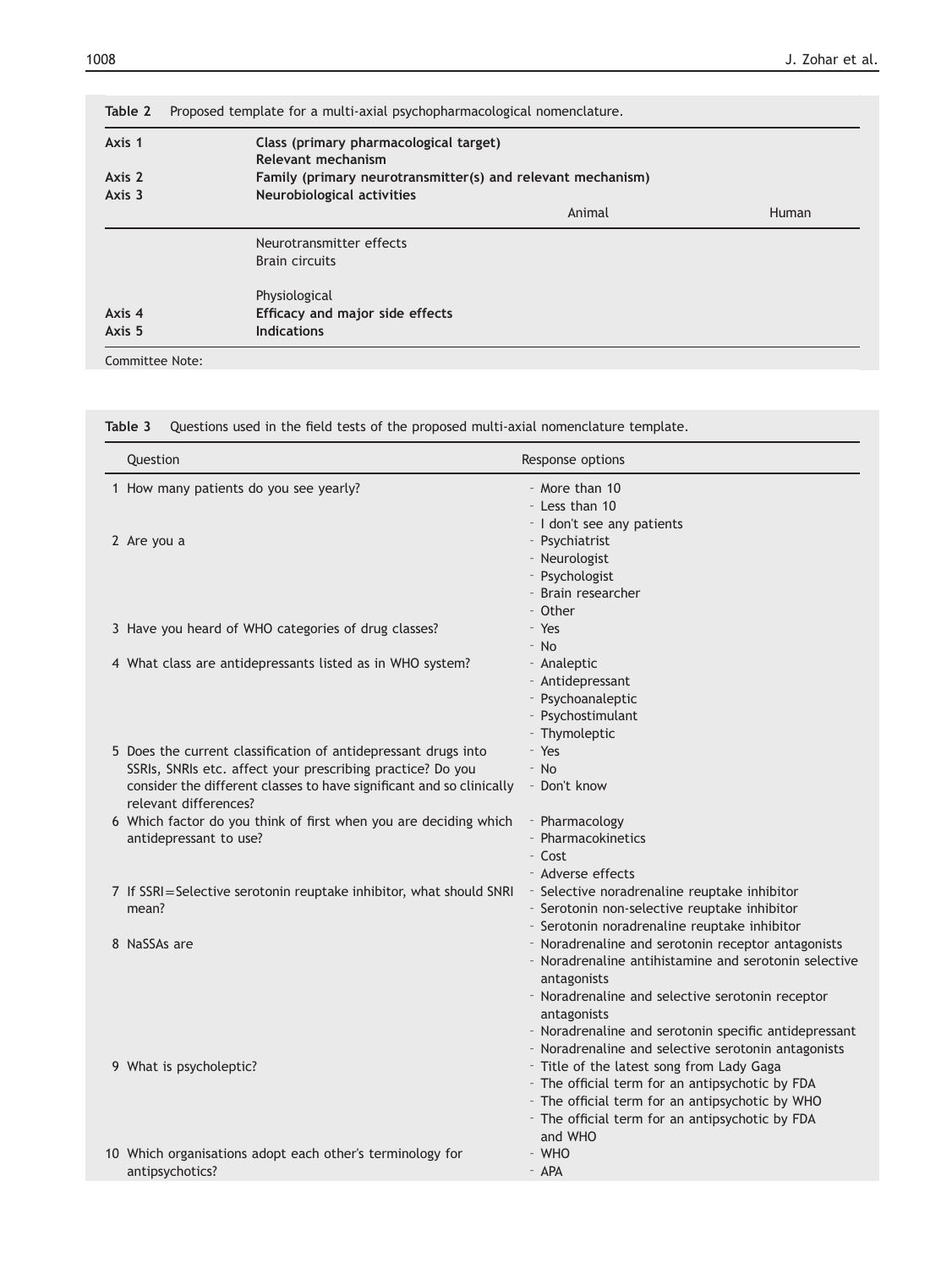# Table 3 (continued )

| Question                                                                                                                              | Response options                                                                                                          |
|---------------------------------------------------------------------------------------------------------------------------------------|---------------------------------------------------------------------------------------------------------------------------|
|                                                                                                                                       | - FDA                                                                                                                     |
|                                                                                                                                       | - EMA                                                                                                                     |
|                                                                                                                                       | - USP                                                                                                                     |
|                                                                                                                                       | - ACNP/ECNP/CINP                                                                                                          |
|                                                                                                                                       | - AsCNP                                                                                                                   |
|                                                                                                                                       | - All of the above - None of the above                                                                                    |
| 11 Which term do you prefer for the new antipsychotics?                                                                               | - Second-generation antipsychotic                                                                                         |
|                                                                                                                                       | - Atypical antipsychotic                                                                                                  |
|                                                                                                                                       | - Serotonin dopamine agonist                                                                                              |
|                                                                                                                                       | - Other                                                                                                                   |
| 12 Given that some antipsychotics are also approved as antimanics<br>and as antidepressants, do you think your preferred term for the | - Adequate/acceptable<br>- Confusing/inadequate                                                                           |
| new antipsychotics is:<br>13 How should the new antipsychotics be classified?                                                         |                                                                                                                           |
|                                                                                                                                       | - By clinical use (i.e., antipsychotic, mood stabilizer,<br>antidepressant) even if one drug is in more than<br>one class |
|                                                                                                                                       | - By their principal shared mechanism of action                                                                           |
|                                                                                                                                       | - By their functional neurobiological effect                                                                              |
|                                                                                                                                       | - By their symptom improvement profile                                                                                    |
|                                                                                                                                       | - If possible, all the above                                                                                              |
| 14 What would you prefer for drugs with multiple targets of action?                                                                   | - Multifunctional                                                                                                         |
|                                                                                                                                       | - Multimodal                                                                                                              |
|                                                                                                                                       | - Mixed action                                                                                                            |
|                                                                                                                                       | - Dirty                                                                                                                   |
|                                                                                                                                       | - Rich pharmacology                                                                                                       |
| 15 For agents that improve psychosis but also have other clinical                                                                     | - A pharmacological term, such as serotonin dopamine                                                                      |
| actions, should we use                                                                                                                | antagonist, or 5HT2C antagonist, etc.                                                                                     |
|                                                                                                                                       | - A clinical term such as antipsychotic, antimanic,                                                                       |
|                                                                                                                                       | antidepressant                                                                                                            |
|                                                                                                                                       | - Other                                                                                                                   |
| 16 If more than one term applies to a single molecule, such as                                                                        | - Helpful, agree that this should be done                                                                                 |
| 'serotonin dopamine antagonist, plus serotonin 1A partial                                                                             | - Confusing, disagree that any agent should be                                                                            |
| agonist', or 'antipsychotic/antimanic/antidepressant', to                                                                             | classified in more than one way                                                                                           |
| include one molecule in several classes or to give one molecule                                                                       | - Don't know                                                                                                              |
| more than one name would be                                                                                                           |                                                                                                                           |
| 17 How should a drug that improves just negative symptoms of                                                                          | - As an antipsychotic                                                                                                     |
| schizophrenia but does not block D2 receptors be categorized?                                                                         | - As a negative symptoms antipsychotic                                                                                    |
|                                                                                                                                       | - By its pharmacologic action (e.g., glycine reuptake<br>inhibitor, etc.)                                                 |
|                                                                                                                                       | - Something else                                                                                                          |
| 18 What should we call vilazodone (Viibryd), the new                                                                                  | - SSRI                                                                                                                    |
| antidepressant with serotonin reuptake blocking and serotonin                                                                         | - Antidepressant                                                                                                          |
| 1A partial agonist properties?                                                                                                        | - Serotonin partial agonist reuptake inhibitor (SPARI)                                                                    |
|                                                                                                                                       | - Something else                                                                                                          |
| 19 What should we call a selective glycine reuptake inhibitor that                                                                    | - Negative symptoms antipsychotic                                                                                         |
| has evidence of efficacy in schizophrenia?                                                                                            | - Antipsychotic                                                                                                           |
|                                                                                                                                       | - Selective glycine reuptake inhibitor (SGRI)                                                                             |
|                                                                                                                                       | - Glycine reuptake inhibitor (GRI)                                                                                        |
|                                                                                                                                       | - Glycine type 1 reuptake inhibitor                                                                                       |
|                                                                                                                                       | - Something else                                                                                                          |
| 20 What should we call agomelatine (Valdoxan), the new                                                                                | - Melatonergic antidepressant                                                                                             |
| antidepressant with melatonin 1 and 2 agonist, 5HT2C                                                                                  | - Melatonergic agonist, 5HT2C antagonist                                                                                  |
| antagonist properties that increase dopamine and                                                                                      | - Melatonergic NDDI (norepinephrine and dopamine                                                                          |
| norepinephrine in the prefrontal cortex?                                                                                              | disinhibitor)                                                                                                             |
|                                                                                                                                       | - Something else                                                                                                          |
| 21 What should we call Lu21004, the agent with preliminary                                                                            | - SSRI                                                                                                                    |
| evidence of antidepressant action with 6 actions: serotonin                                                                           | - Antidepressant                                                                                                          |
| reuptake inhibition, $5-HT_{1A}$ partial agonism, and $5-HT_3$ , $5-HT_7$ ,                                                           | - Multifunctional neurotransmitter enhancer                                                                               |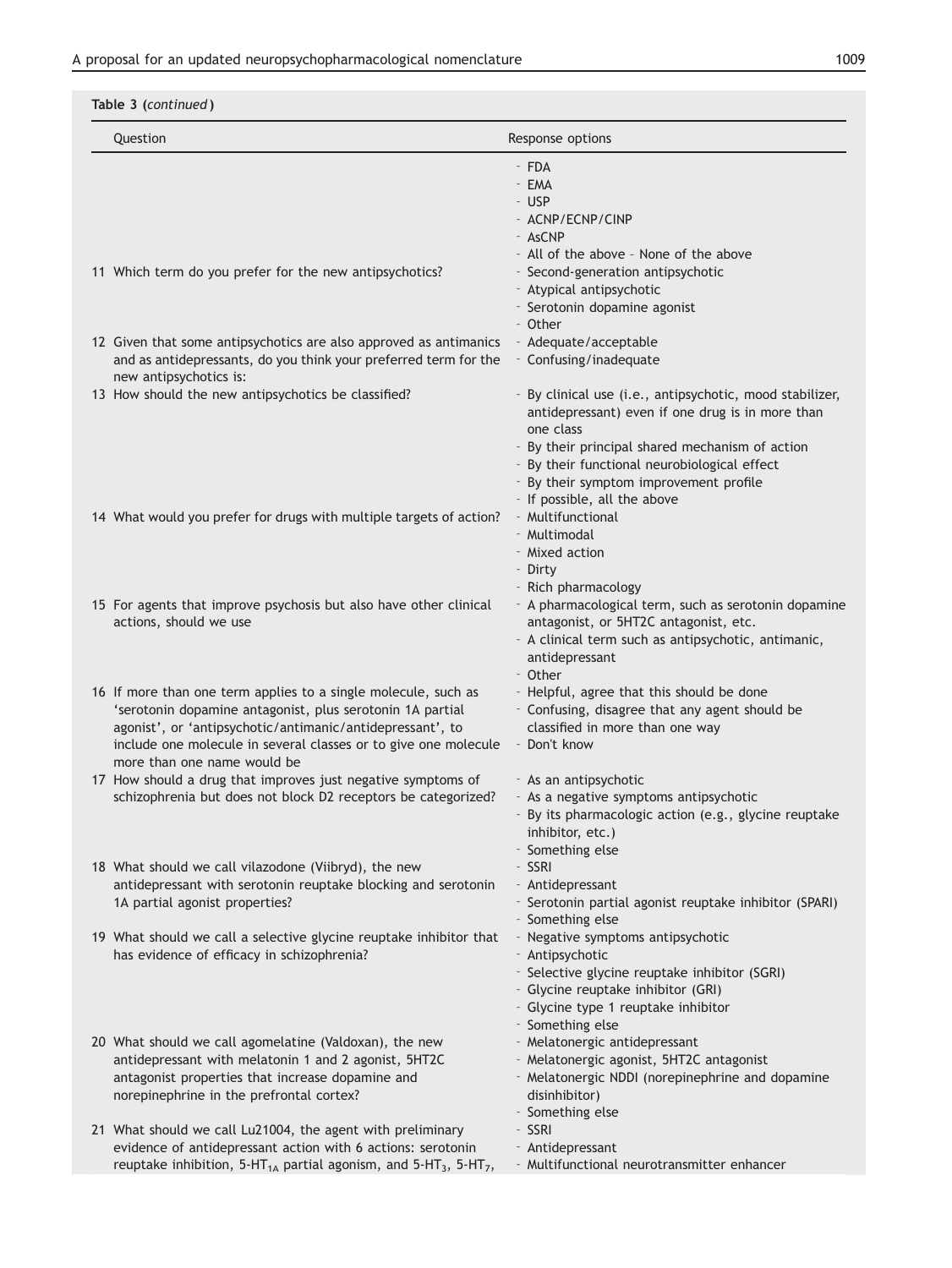# $Table 3 (continued)$

| <b>IGUIL J (CONTINUED)</b>                                                                                                             |                                                            |
|----------------------------------------------------------------------------------------------------------------------------------------|------------------------------------------------------------|
| <b>Ouestion</b>                                                                                                                        | Response options                                           |
| and $5-HT1B/D$ antagonism that increases 5 neurotransmitters:<br>serotonin, norepinephrine, dopamine, acetylcholine, and<br>histamine? | - Multimodal neurotransmitter enhancer<br>- Something else |
| 22 What are your first thoughts on the multi-axial nomenclature of<br>psychotropics?                                                   | - Fully support<br>- Not yet sure<br>- Disagree            |

# 3. Results

A total of 1232 participated in the four surveys. Due to technical limitations, some questions were not posed in all four surveys. This is noted below when reporting the results of the relevant questions. For the entire sample, 842 (68.3%) respondents were psychiatrists, the remainder being neurologists  $(n=7, 0.6\%)$ , psychologists  $(n=37, 3.0\%)$ , pharmacologists ( $n=45$ , 3.7%), brain researchers ( $n=53$ , 4.3%), or "others"  $(n=250, 20.3)$ . The majority of the respondents (993, 80.6%) saw patients on a regular basis, some (238, 19.3%) not seeing any or only a few a year.

The EPA and ECNP Vienna surveys also asked participants about prescribing practices ( $n=406$ ): 252 prescribed medication to over 70% of their patients (62.1% of all respondents or 80.7% of those who saw patients). A summary of the respondents' background characteristics is presented in [Table 4.](#page-6-0)

When asked about their practice and knowledge of the current nomenclature system, 772 (62.7%) respondents had not heard of the WHO drug-class categories, only 368 (29.9%) were aware that the WHO categorizes antidepressants as "thymoleptics". 1043 (84.7%) acknowledged that the classifications of SSRI and SNRI affected their prescription choice. The majority (64%) claimed that pharmacology formed the principal factor in deciding which antidepressant to prescribe, the second most prevalent consideration being adverse events (24.8%). When asked to speculate what SNRI should stand for based on SSRI as standing for "Selective Serotonin Reuptake Inhibitor", 826 (67.0%) contended that the present title— Serotonin-Noradrenaline Reuptake Inhibitor—is the obvious choice. 356 (28.9%) conceded that, based on the precedent set by SSRI, SNRI should actually stand for "Selective Noradrenaline Reuptake Inhibitor". Confusion was especially pronounced regarding NaSSA, with responses more or less equally distributed across the options. Only 21.3% correctly chose "noradrenergic and specific serotonergic antidepressants".<sup>2</sup> 680 respondents<sup>3</sup> (59.0%) maintained that official WHO term for an antipsychotic is psycholeptic (the correct answer). 94 (8.2%) thought the term was an FDA formulation, 319 (27.7%) believing the two bodies to be jointly responsible for the terminology. 521 (56.5%) respondents thought that one or more of the psychiatric and drug agencies adopt one another's terminology for antipsychotics, less than half (506, 43.9%) were aware that they do not.

With respect to feedback regarding nomenclature dilemmas, respondents were divided as to whether the new

1010 J. Zohar et al.

antipsychotics should be called second-generation antipsychotics (23.5%), atypical antipsychotics (31.6%), serotonin dopamine antagonists (29.9%), or another term (15.1%). In light of the frequent use of some "antipsychotics" as "anti-manics" and "antidepressants", 826 (71.7%) agreed that the terminology was inadequate or confusing. 398 (34.5%) respondents preferred a classification of antipsychotics based on the specific drug's principal shared mechanism of action vs. 427 (37.1%) who preferred a classification based on several characteristics—their clinical use, functional neurobiological effect, and symptomimprovement profile—if and when possible.

The floor feedback regarding drugs with multiple targets of action was split between multifunctional (26.3%), multimodal (42.8%), and mixed action  $(25.3\%)$ .<sup>4</sup> With respect to agents that mitigate psychotic symptoms along with other clinical actions, the highest preference was for a pharmacologically-driven (51.9%) rather than a clinicalbased term (24.8%) or other option (20.6%). When a single molecule can be defined by more than one name, respondents felt that placing it in more than one class or giving it more than one name would be helpful (74.3%). Finally, 797 (64.7%) of the participants felt that a drug that mitigate negative symptoms in schizophrenia but does not block D2 receptors should be categorized primarily by its pharmacological action.

Response to the proposed multi-axial nomenclature was tested by taking specific drugs as examples. Participants were first asked about vilazodone (Viibryd), a new antidepressant with serotonin reuptake blocking and serotonin 1A partial agonist properties (Table  $5$ ).<sup>5</sup> The consensus was that this agent should be classified under the "serotonin partial agonist reuptake inhibitor" (SPARI) family (73.4%) rather than SSRI (3.7%), antidepressant (8.5%), or 'something else' (14.3%). When asked what name they would choose for a selective glycine reuptake inhibitor evidencing efficacy in the treatment of schizophrenia ([Table 6\)](#page-7-0),<sup>3</sup> the majority (58.3%) preferred the term "selective glycine reuptake inhibitor" (SGRI) over "negative symptoms antipsychotic" (5.0%), antipsychotic (3.8%), glycine reuptake inhibitor (18.7%), glycine type 1 reuptake inhibitor (10.5%), or 'something else' (3.2%).

The preferred term for agomelatine (Valdoxan)—an antidepressant with melatonin 1 and 2 agonist and 5HT2C antagonist properties that increases dopamine levels in the

<sup>&</sup>lt;sup>2</sup>This question was not asked at the ECNP survey in Vienna. <sup>3</sup>Not including the EPA survey.

<sup>&</sup>lt;sup>4</sup>This question was not asked at the ECNP survey in Vienna.  $N = 906$ 

<sup>&</sup>lt;sup>5</sup>Participants were not asked about this compound at the EPA survey.  $N=1152$ .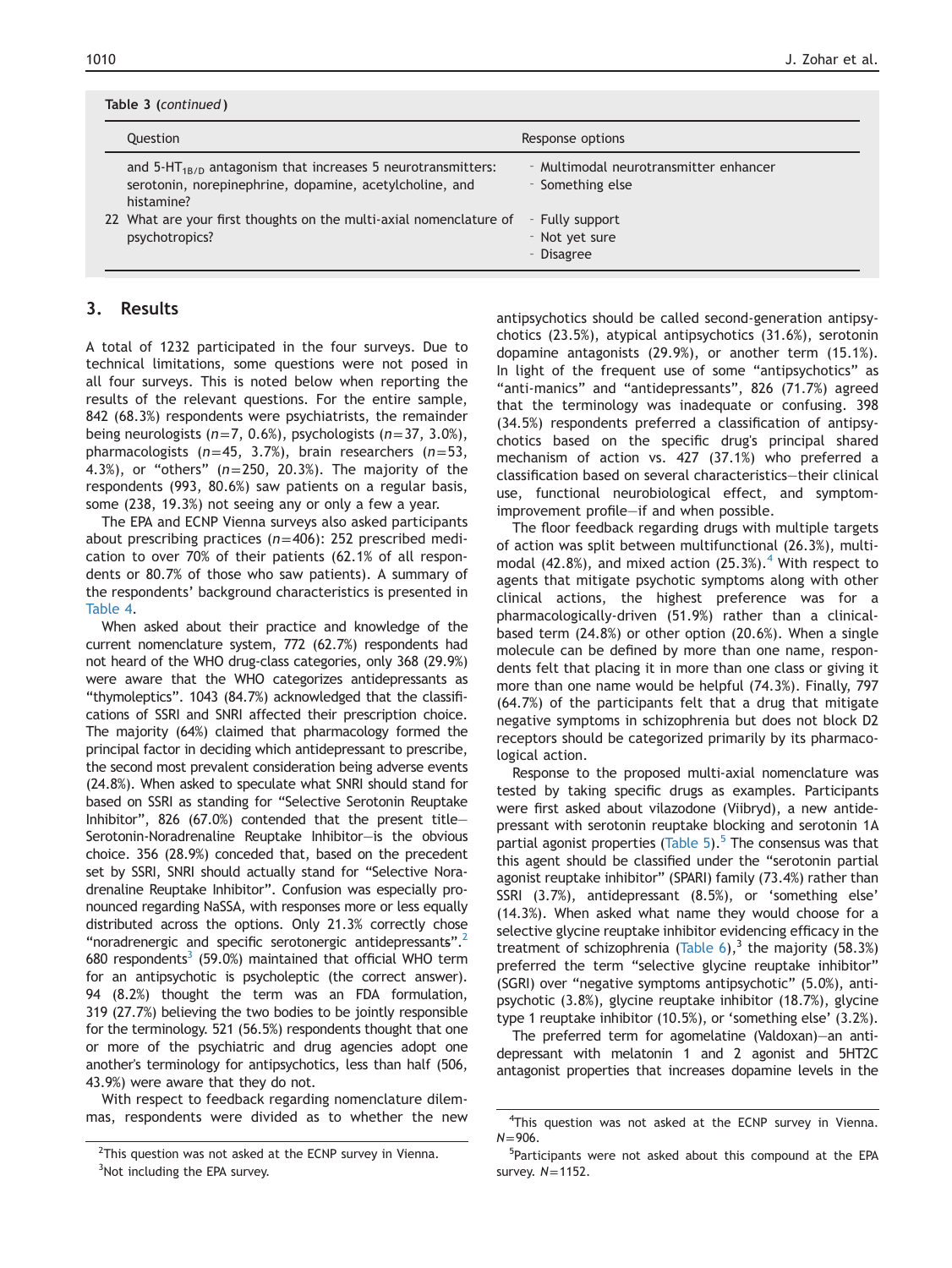| Characteristic | Response                     | <b>ECNP Paris 2011</b><br>$(n=371)$ | $(n=80)$ | EPA Prague 2012 US Web Survey 2012 ECNP Vienna 2012<br>$(n=455)$ | $(n=326)$          | Total<br>$(n=1232)$ |
|----------------|------------------------------|-------------------------------------|----------|------------------------------------------------------------------|--------------------|---------------------|
| Profession     | Psychiatrist                 | 77%                                 | 74.2%    | 55%                                                              | 75.1%              | 68.3%               |
|                | Neurologist                  | 0%                                  | 3.0%     | 0.7%                                                             | 0.6%               | 0.6%                |
|                | Psychologist                 | 2%                                  |          | 5.3%                                                             | 1.8%               | 3.0%                |
|                | Pharmacologist               | 5%                                  | 0.0%     | 1.8%                                                             | 5.5%               | 3.7%                |
|                | Brain researcher             | 6%                                  | 9.1%     | 0.4%                                                             | 6.7%               | 4.3%                |
|                | Other                        | 11%                                 | 13.6%    | 36.5%                                                            | 9.8%               | 20.3%               |
| Patients seen  | More than 10                 | 72%                                 | 61.5%    | 92.3%                                                            | 78.8%              | 80.6%               |
| per year       | Less than 10                 | 8%                                  | 14.3%    | 4.2%                                                             | 21.2%              | 10.5%               |
|                | Don't see<br>patients at all | 20%                                 | 24.3%    | 3.5%                                                             | (Option not given) | 8.8%                |

<span id="page-6-0"></span>

| Table 4 |  |  |  |  | Summary of the survey respondents' background characteristics. |
|---------|--|--|--|--|----------------------------------------------------------------|
|---------|--|--|--|--|----------------------------------------------------------------|

Table 5 vilazodone. Multi-axial psychopharmacological nomenclature for vilazodone.

| Axis 1<br>Axis 2<br>Axis 3 | Class serotonin<br>Relevant mechanism: reuptake inhibitor and receptor antagonist<br>Family<br>serotonin reuptake inhibitor and 5-HT1A partial agonist<br>Neurobiological activity                                              |                                                                                                                             |                                                                                                          |  |  |  |
|----------------------------|---------------------------------------------------------------------------------------------------------------------------------------------------------------------------------------------------------------------------------|-----------------------------------------------------------------------------------------------------------------------------|----------------------------------------------------------------------------------------------------------|--|--|--|
|                            |                                                                                                                                                                                                                                 | Animal                                                                                                                      | Human                                                                                                    |  |  |  |
|                            | effects                                                                                                                                                                                                                         | Neurotransmitter Increases extracellular levels of 5-HT in<br>frontal cortex and hippocampus; No effect on                  |                                                                                                          |  |  |  |
|                            | <b>Brain circuits</b>                                                                                                                                                                                                           | norepinephrine levels<br>Preferential activation of cell body 5-HT $_{14}$<br>autoreceptors than postsynaptic $5-HT_{14}$   | Binds to 5-HT reuptake sites; Binds preferentially<br>to cell body 5-HT <sub>14</sub> autoreceptors than |  |  |  |
|                            | Physiological                                                                                                                                                                                                                   | receptors<br>Does not produce a 5-HT syndrome but<br>attenuates it when triggered by a potent<br>5-HT <sub>14</sub> agonist | postsynaptic 5-HT <sub>1A</sub> receptors<br>Marked REM suppression, slow wave sleep<br>increased        |  |  |  |
| Axis 4                     | Efficacy and major side effects                                                                                                                                                                                                 |                                                                                                                             |                                                                                                          |  |  |  |
| Axis 5                     | Anxiety symptoms; May produce significant nausea upon treatment initiation; discontinuation syndrome<br><b>Approved indications</b><br>Major depressive disorders (USA) Committee notes Gradually decrease upon discontinuation |                                                                                                                             |                                                                                                          |  |  |  |

Committee Note: Gradually decrease upon discontinuation.

prefrontal cortex and norepinephrine in the prefrontal cortex and hippocampus [\(Table 7](#page-8-0))—was melatonergic agonist and 5HT2C antagonist (47.1%), melatonergic antidepressant gaining a 17.8% vote, melatonergic NDDI (norepinephrine and dopamine disinhibitor) a 28.1% vote, and 'something else' a 7.5% vote.<sup>6</sup> Finally, respondents were asked about vortioxetine (Lu AA21004), an investigational antidepressant thought to work through a combination of two complementary mechanisms of actions—receptor activity modulation and reuptake inhibition. In vitro studies indicate that vortioxetine is a  $5-HT_3$ , 5-HT<sub>7</sub>, and 5-HT<sub>1D</sub> receptor antagonist, 5-HT<sub>1B</sub> receptor partial agonist,  $5-HT_{1A}$  receptor agonist, and inhibitor of the  $5-HT$ transporter [\(Bang-Andersen et al., 2011](#page-9-0); [Westrich et al.,](#page-9-0) [2012](#page-9-0)). In vivo preclinical studies have demonstrated that

vortioxetine enhances the levels of 5 neurotransmitters: serotonin, noradrenaline, dopamine, acetylcholine, and histamine in specific areas of the brain ([Mørk et al., 2012](#page-9-0)) [\(Table 8\)](#page-8-0). $^7$  The majority preferred the term "multimodal neurotransmitter enhancer" (58.9%) over SSRI (5.2%), antidepressant (5.3%), multifunctional neurotransmitter enhancer (25.2%), or 'something else' (9.5%).

#### 3.1. Response to the multi-axial nomenclature

Overall, the response to the multi-axial nomenclature proposal presented at the meetings was that the current nomenclature clearly needs to be updated. When asked

<sup>&</sup>lt;sup>6</sup>This compound was not adduced at the EPA or the ECNP Vienna surveys.

<sup>&</sup>lt;sup>7</sup>Participants were not asked about this compound at the EPA survey.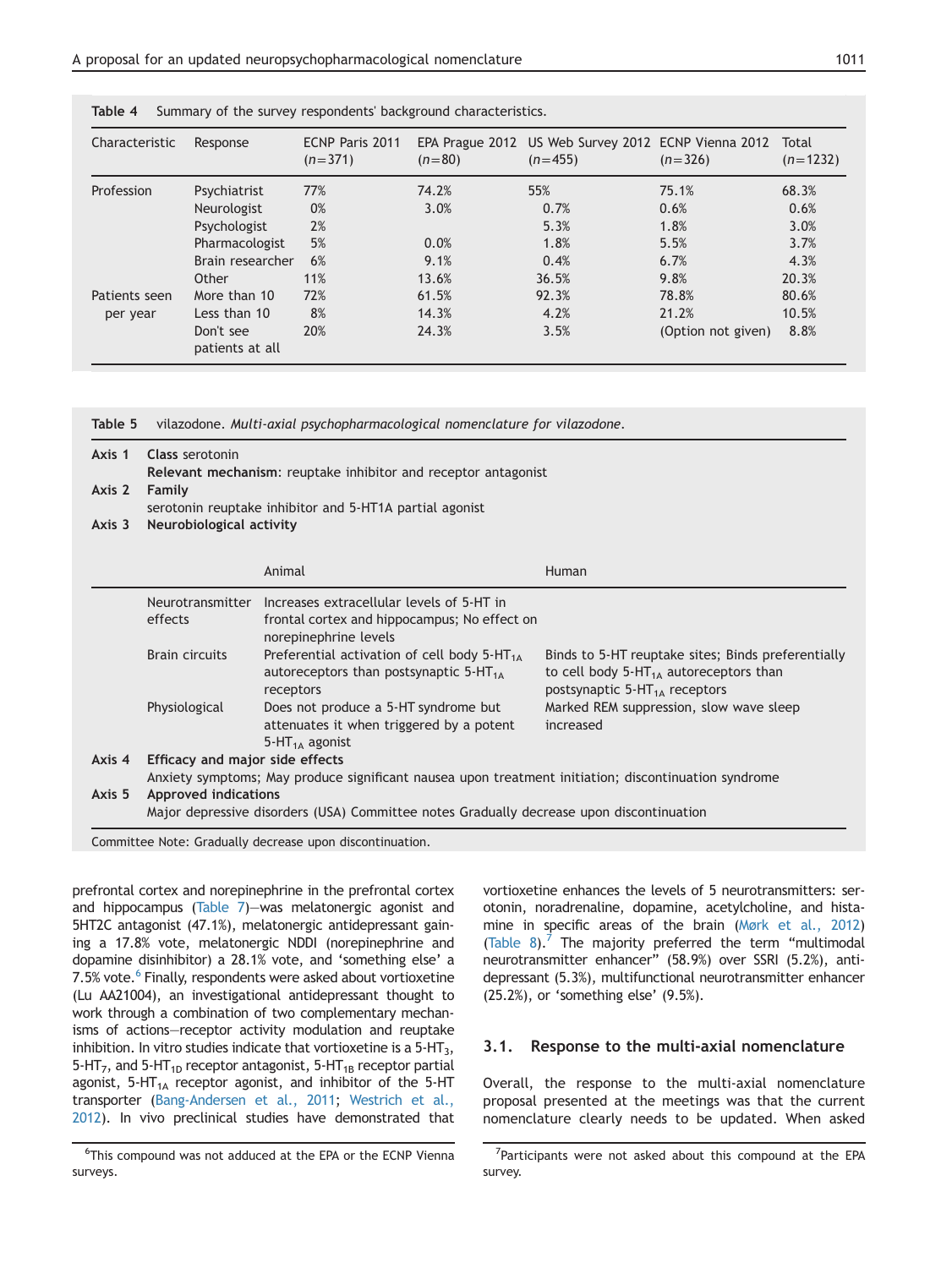<span id="page-7-0"></span>

| Axis 1            | Class glycine                                                                                                                                                                                                                     |                                                                                                                                                            |                                                           |  |  |  |
|-------------------|-----------------------------------------------------------------------------------------------------------------------------------------------------------------------------------------------------------------------------------|------------------------------------------------------------------------------------------------------------------------------------------------------------|-----------------------------------------------------------|--|--|--|
|                   |                                                                                                                                                                                                                                   | Relevant mechanism: reuptake inhibitor                                                                                                                     |                                                           |  |  |  |
| Axis <sub>2</sub> | Family                                                                                                                                                                                                                            |                                                                                                                                                            |                                                           |  |  |  |
|                   |                                                                                                                                                                                                                                   | Selective glycine reuptake type 1 (Glyt1) inhibitor                                                                                                        |                                                           |  |  |  |
| Axis <sub>3</sub> | Neurobiological activity                                                                                                                                                                                                          |                                                                                                                                                            |                                                           |  |  |  |
|                   |                                                                                                                                                                                                                                   | Animal                                                                                                                                                     | Human                                                     |  |  |  |
|                   | Neurotransmitter<br>effects                                                                                                                                                                                                       | Increased synaptic and CSF glycine level $(1,2)$ (Alberati et al., 2012)                                                                                   | Increased CSF glycine levels<br>(Pizzagalli et al., 2012) |  |  |  |
|                   | <b>Brain circuits</b>                                                                                                                                                                                                             | Decreases DA release from the mid-brain to the striatum (1).<br>Enhances working memory in the prefrontal cortex in<br>primates (3) (Borroni et al., 2011) | Unknown                                                   |  |  |  |
|                   | Physiological                                                                                                                                                                                                                     | Social withdrawal in (ongoing) rodent studies. Enhancement<br>of NMDA receptor Dependent LTP rat hippocampus slice.                                        |                                                           |  |  |  |
| Axis 4            | efficacy and major side effects<br>negative symptoms of schizophrenia–especially social and emotional withdrawal in patients with persistent,<br>predominant negative symptoms—when used adjunctively with antipsychotic therapy. |                                                                                                                                                            |                                                           |  |  |  |
| Axis 5            | approved indications                                                                                                                                                                                                              |                                                                                                                                                            |                                                           |  |  |  |

Committee Note: In Phase III, for schizophrenia for both indications: negative symptoms and sub-optimally controlled increases the concentration of glycine in the synaptic cleft by blocking its reuptake through the GlyT1, glutamate action is enhanced at the NMDA receptor—glycine being a co-agonist at this site.

their opinion regarding the proposed multi-axial system, a significant proportion (45.2%) was in favour, a similar number (46.1%) wanting more time to consider the idea. Only a small proportion (8.6%) disagreed.

# 4. Discussion

The multi-axial proposal for a new neuropsychopharmacological nomenclature is based on a five-axis template that attempts to embody and reflect contemporary neuroscience knowledge and insights. The new concepts in this nomenclature may help the clinician in making informed therapeutic decisions, as well as providing more logical messages to patients regarding the scientific rationale of their treatment.

One of the intentions of the proposed nomenclature is to harness contemporary knowledge in neuroscience to the service of therapeutic decisions i.e. augmentation, combination etc. Although it is not intended to promote off-table use of psychotropic it provides better tools to examine more sophisticated use of our pharmacological armamentarium in personalized-based approach, base of the domain prism, which is imbedded in the proposed template.

In order for it to be utilized, the five-axis template should be applied to both existing medications and new drugs. Once in place, continued use will establish it as a clear, helpful, and intuitive classification system for psychotropic medications.

The results of the four surveys demonstrate the inherent limitations of the available indication-based nomenclature for clinicians. This has resulted in referral to drugs by the first indication awarded—despite its other subsequentlyapproved usages (e.g., "antidepressants" used to treat anxiety disorders and OCD or "antipsychotics" prescribed for treatment-resistant depression, tic disorders, and some anxiety disorders). Such a practice is not only non-intuitive, confusing, and doubt-inducing for the prescribing clinicians but also causes confusion and thus non-adherence in patients who find it difficult to accept that the medication they have been prescribed belongs to a class designed to treat a different disorder.

Perhaps not coincidentally, this attempt to update psychiatric drug nomenclature accompanies and complements another evolution in psychiatry. Recently, efforts have been invested in identifying endophenotypes of psychiatric diseases—i.e., cognitive and biological markers not readily measurable at a clinical level that are specific to, and indicative of, the disorder [\(Insel et al., 2010\)](#page-9-0). Here, too, the focus lies on the underlying pathology (endophenotype) rather than the surface symptoms (phenotype).

The current proposal has its weaknesses which include lack of sufficient knowledge of actual mechanism of action of drugs used in psychiatry and how their pharmacological mechanism relates to clinical action. This is true specifically for Axis 1 and 2. However, the suggested nomenclature does reflect the contemporary knowledge as well as the progress in neuroscience since the present classification has been made.

Another weakness is that the proposed nomenclature might be viewed as complicated and cumbersome and hence it may prove insufficiently practical and challenging in gaining clinical acceptance. The four surveys go some way to addressing this issue. Despite the limitations of the system used—a keypad system on three occasions and evoting in one case—the overall majority of the responders (many of whom see patients and prescribe medication on a regular basis) supported the proposed nomenclature. This endorsement appears to derive from two sources: (a) a clear dissatisfaction with the current system; and (b) an evident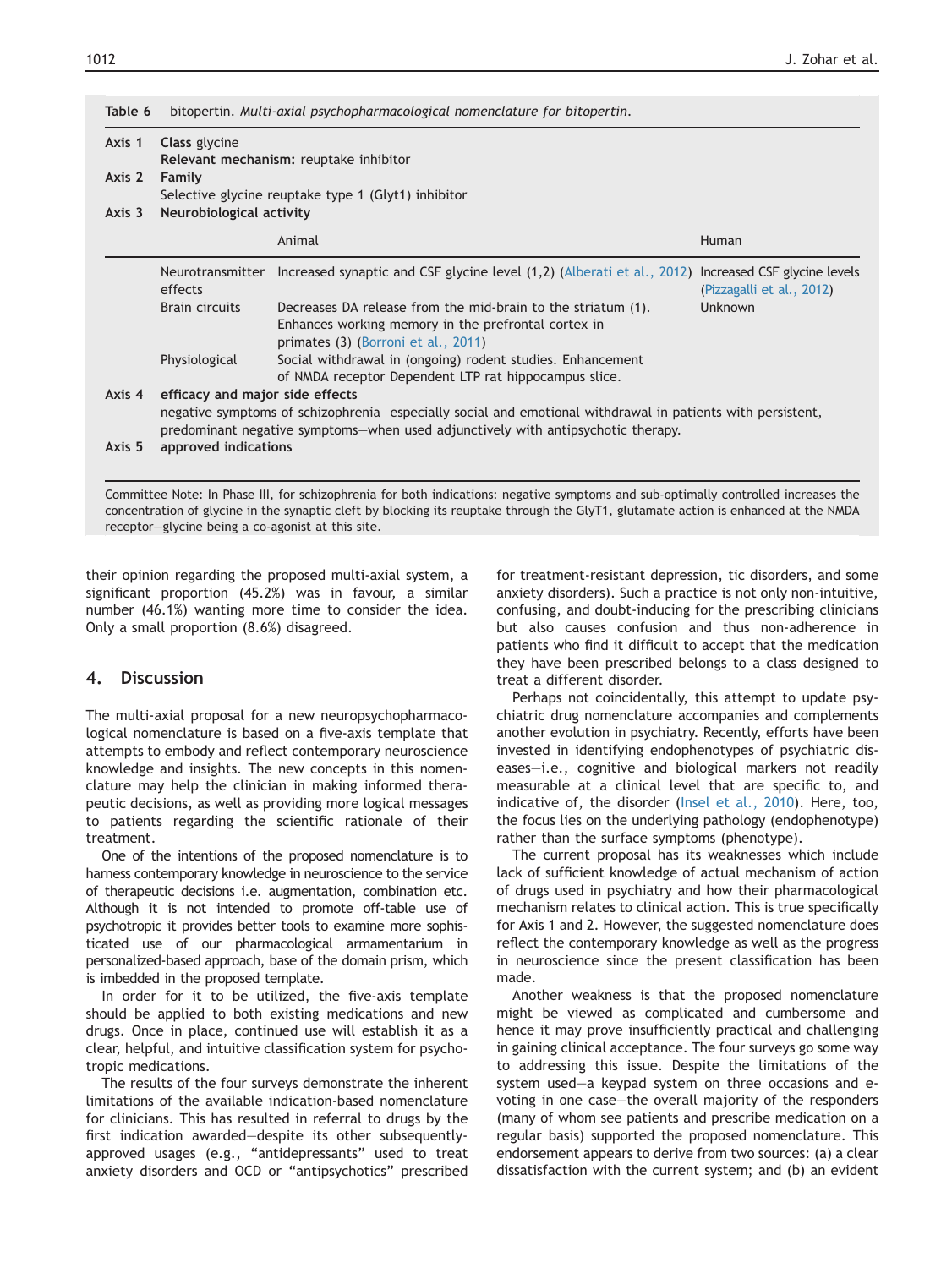<span id="page-8-0"></span>Table 7 Name: agomelatine. Multi-axial psychopharmacological nomenclature for agomelatine

|  | Axis 1 | Class melatonin serotonin |
|--|--------|---------------------------|
|--|--------|---------------------------|

Relevant mechanism: receptor agonist and antagonist

# Axis 2 Family

melatonin type 1 and type 2 receptor agonist serotonin 5-HT2C receptor antagonist

Axis 3 Neurobiological activity

|                             | Animal                                                                                                                                                                                                                                                                                                                                                                                               | Human                                              |
|-----------------------------|------------------------------------------------------------------------------------------------------------------------------------------------------------------------------------------------------------------------------------------------------------------------------------------------------------------------------------------------------------------------------------------------------|----------------------------------------------------|
| Neurotransmitter<br>effects | Increases extracellular dopamine (DA) and<br>norepinephrine (NE) in the rat prefrontal cortex<br>and hippocampus; no effect on DA in the<br>nucleus accumbens                                                                                                                                                                                                                                        | <b>Unknown</b>                                     |
| Brain circuits              | Modifies suprachias matic nucleus function;<br>increases DA activity in the mesolimbic and<br>mesocortical pathways                                                                                                                                                                                                                                                                                  | Prefrontal cortex, hippocampus, amygdala<br>(fMRI) |
| Physiological               | Increases DA transmission to the dorsal raphe<br>5-HT neurons; increases 5-HT firing and 5-HT <sub>14</sub> in sleep architecture, in particular no increase<br>transmission in the hippocampus; reverses the in slow wave sleep as expected with 5HT2<br>decrease of neurogenesis produced by prenatal antagonists.<br>stress; resynchronisation of circadian rhythms;<br>increased neuroplasticity | Phase advance of circadian rhythms. No change      |

Axis 4 efficacy and major side effects

anxiety symptoms; rare cases of transient elevation of hepatic enzymes; Little effect on sexual function

# Axis 5 approved indications

Major depressive disorder

Committee Note: Rare cases of hepatic failure. A synergy between melatonergic agonist and 5HT2C antagonist actions is believed to exist. GAD indication under regulatory review.

| Table 8           |                                                                                                                                                                                               | vortioxetine. Multi-axial psychopharmacological nomenclature for vortioxetine                                                                        |                                         |  |  |
|-------------------|-----------------------------------------------------------------------------------------------------------------------------------------------------------------------------------------------|------------------------------------------------------------------------------------------------------------------------------------------------------|-----------------------------------------|--|--|
| Axis 1            | Class serotonin<br>Relevant mechanism: reuptake inhibitor, receptor antagonist and partial agonist                                                                                            |                                                                                                                                                      |                                         |  |  |
| Axis 2            | Family<br>Multimodel drug: Serotonin reuptake inhibitor, 5-HT <sub>3,</sub> 5-HT <sub>7</sub> , 5-HT <sub>1D</sub> receptor antagonist, 5-HT <sub>1A</sub> and 1B receptor<br>partial agonist |                                                                                                                                                      |                                         |  |  |
| Axis <sub>3</sub> | Neurobiological activity                                                                                                                                                                      |                                                                                                                                                      |                                         |  |  |
|                   |                                                                                                                                                                                               | Animal                                                                                                                                               | Human                                   |  |  |
|                   | Neurotransmitter<br>effects                                                                                                                                                                   | Increases 5-HT<br>NA, DA, and ACh in ventral hippocampus and prefrontal cortex<br>Histamine in medial prefrontal cortex<br>5-HT in nucleus accumbens | Occupies SERT in raphe<br>nucleus (PET) |  |  |
|                   | <b>Brain circuits</b>                                                                                                                                                                         | Increases cortical neurotransmitter activity via disinhibition of the<br>raphe nucleus and peripheral 5-HT receptors                                 |                                         |  |  |
|                   | Physiological                                                                                                                                                                                 |                                                                                                                                                      | Suppresses REM sleep                    |  |  |
| Axis 4            | efficacy and major side effects<br>Improves cognitive dysfunction in depression                                                                                                               |                                                                                                                                                      |                                         |  |  |
| Axis 5            | approved indications<br>Major depressive disorders                                                                                                                                            |                                                                                                                                                      |                                         |  |  |

desire to harness pharmacological insights to the prescription process.

A major task for a proposed nomenclature is to see how it integrates with (rather than replaces) current accepted systems such as the European Drug Index (EDI) and the Anatomical, Therapeutic Chemical (ATC) classification. The proposed nomenclature is actually in line with ATC as it includes a therapeutics component (Axis 4 and 5) and a